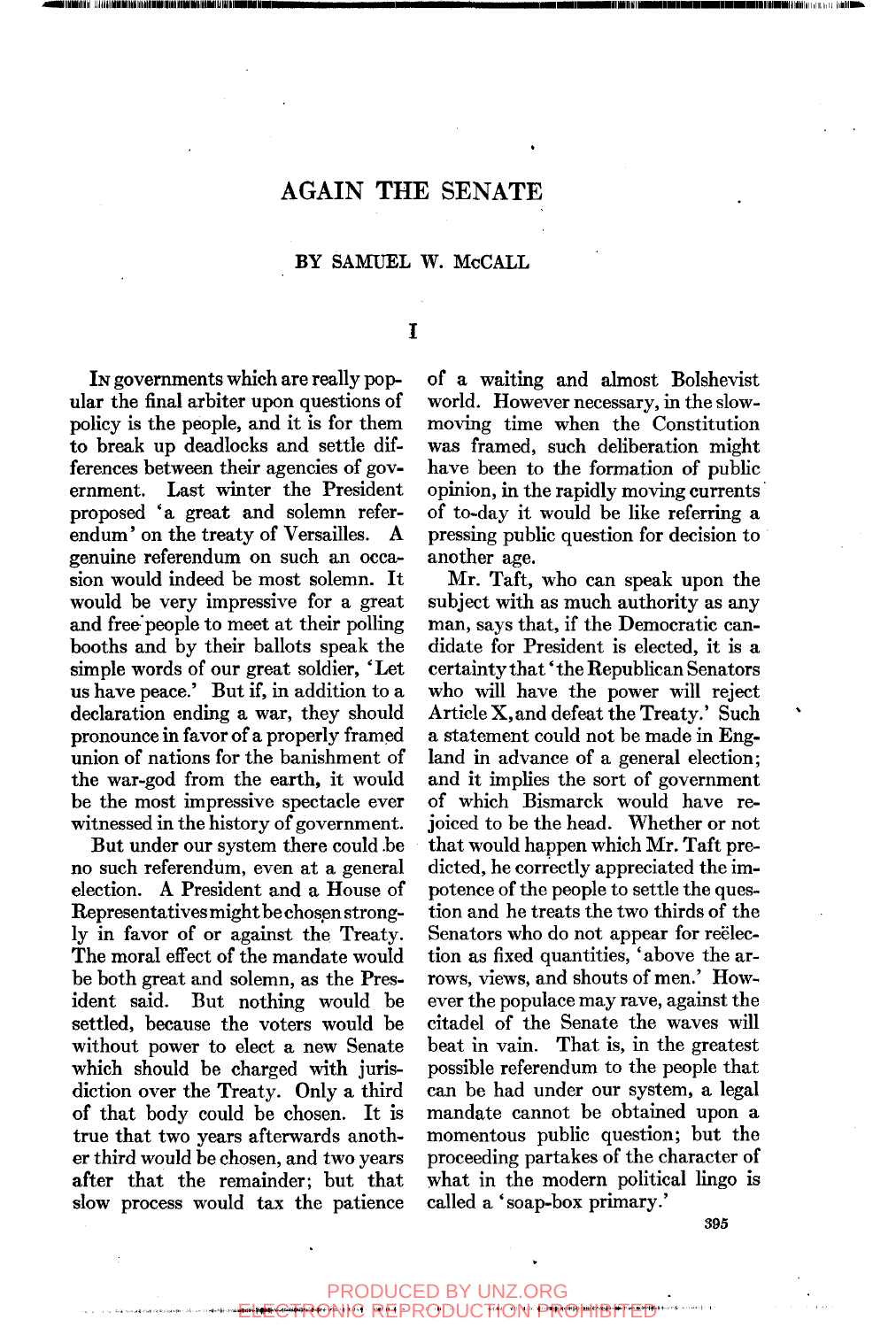Mr. Bryan recently made a contribution to the subject in which he did not pay full deference to the popular idea. He proposed an amendment to the Constitution so that treaties might be made with the advice and consent of a majority of the Senate. Since Mr. Bryan was proposing to amend the Constitution, he was not bound by any of the limitations which rested upon the President when he asked for the referendum, and he might have been expected not to stop short of what he regarded as the ideal. It is not easy to reconcile his proposition that treaties should be ratified by a majority of the Senate with his popular reputation, which is expressed in the title of' Commoner.' Why should Mr. Bryan's state of Nebraska, which contributes to a war ten times, or New York, which contributes a hundred times, as many men and as much money as Nevada, have no more weighty voice than the latter state in deciding whether a war should end? In other words, if we are to begin amending the Constitution, why should we not reform it altogether in this particular, and provide that treaties shall be ratified by the representatives of the people elected by them according to the democratic principle? Why should not the people calling themselves the great democratic republic of the world put in practice the popular principle which holds sway in some of the European monarchies in the settlement of such a vital public question; do away with bickerings between two branches of the government, and interpose their peremptory mandate, so that a final decision may be reached in accordance with their will?

I have more than once set forth, in the pages of the *Atlantic^* and elsewhere, the objections to the undemocratic structure of the Senate and to the

' See 'The Power of the Senate,' *Atlantic* for October, 1903.

abuses growing out of that structure and of the functioning of the Senate as an organ of government. The intervening years have served to make more clear, if possible, the validity of those objections. And however trite the subject may be, it so vitally concerns correct government that no aspect of it can be brought forward too often.

The Senate was the connecting link between an imperfectly formed union and the old order where thirteen independent states were animated with pride in their separate sovereignty. It was in a sense the price that was paid for union; and for a long period it was by no means certain that the price had not been paid in vain, or that a real union had been secured. The Virginia Resolutions, the Hartford Convention, and the boldly asserted doctrine of Nullification bore witness to the doubtful character of the central government, whose supremacy awaited vindication by the matchless eloquence of Webster, and finally by force of arms.

Regard for state sovereignty and the sentiment of home rule were very strong in the Constitutional Convention, and they were shrewdly, and even greedily, taken advantage of by the small states, for the very practical purpose of securing political power. On the principle of the equality of nations the states, big and little, were to send each the same number of ambassadors to the Senate, and they were to share equally in the swollen powers of that body. The men of largest mind in the Convention were reluctant to yield to this violation of the democratic principle. Franklin, perhaps the wisest of all, proposed to have no Senate at all. To the threat that the small states would not enter the union unless they were granted an equal vote in the Senate, James Wilson, one of the greatest men of that time, declared that, if a separation should take place, it could never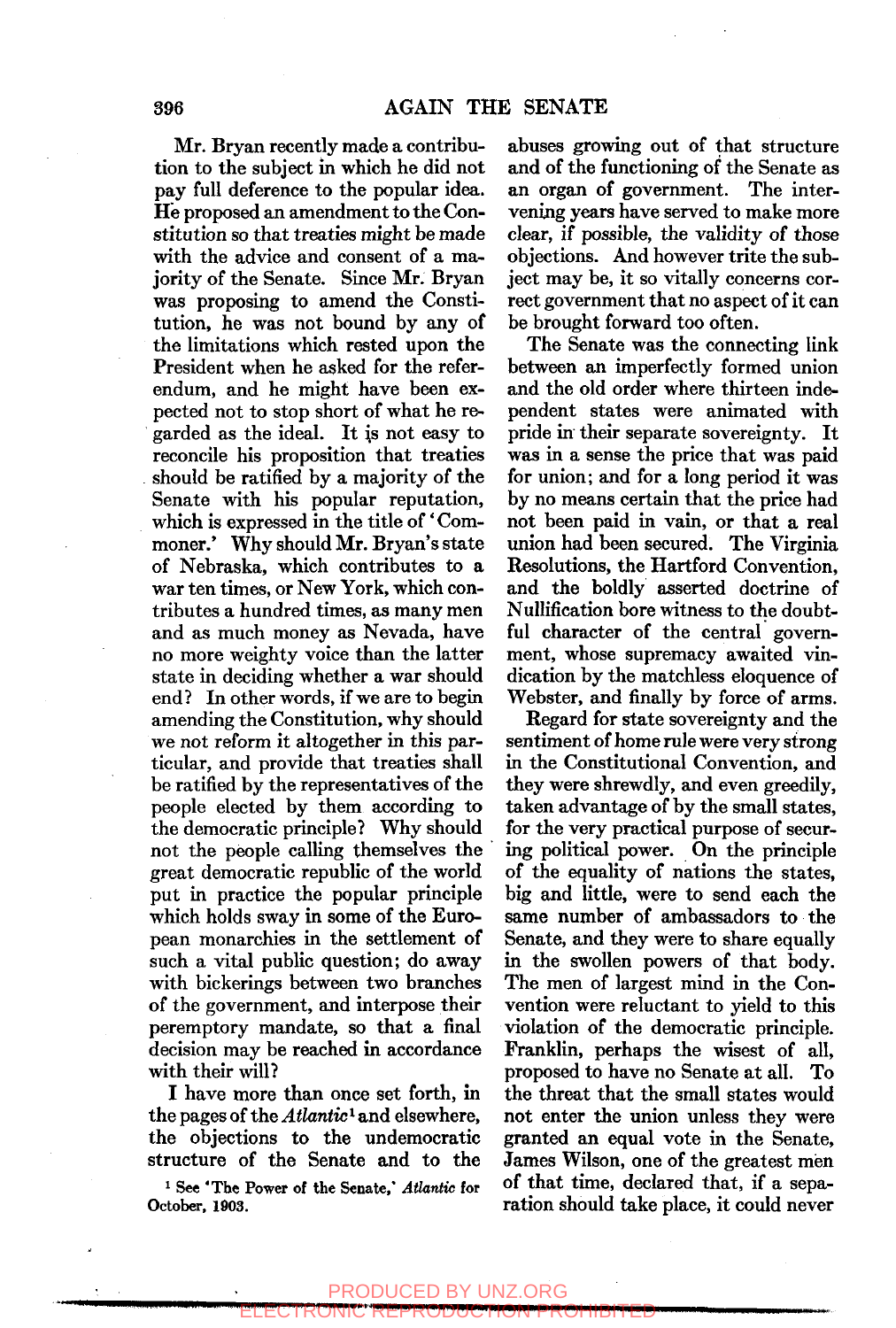happen on better grounds. 'Shall less than one third of the United States,' he asked, 'withdraw themselves from the Union; or shall more than three fourths renounce the inherent, indisputable, and inalienable rights of men in favor of the artificial system of the states?' Was it, he asked, for men, or for the imaginary beings called states, that the government was being formed?

The Revolution had just been won upon the principle that taxation without representation was tyranny, and here it was proposed to belie that principle by recognizing the equality of states and mere incorporations instead of the equality of men, and by giving to a man who paid in one state very much greater power over taxation than a man who paid in another. Over that contention the Convention was nearly brought to disaster. It was finally saved by the great compromise which was supposed to give an important control over taxation bills to the representatives of the people chosen substantially according to population. For proof that such control was supposed to be given, one need not look beyond the proceedings of the Convention itself, the character of the difficulty which the compromise was designed to overcome, and the emphatic assertions of the *Federalist.* Hamilton and those associated with him in the authorship of the *Federalist* papers displayed nothing less than a gross ignorance of the purpose of the Constitution if it did not confer a genuine control over the purse.

The great men, however, who harbored the supposition that an important power over revenue had been granted to the House signally failed to appreciate how a body like the Senate, placed at the centre of the Constitution, sharing on the one side the legislative power with the House and on the other side the executive power with the President, might encroach in both directions and illustrate the worst evils of usurpation of power. Strong as was the sentiment for state sovereignty at the time of the Constitution, it is safe to say that it would have been far from strong enough to secure a Senate with equality of state representation for a government as powerful as is the central government to-day. Equality was yielded because the powers over which it was to operate were supposed to be few and limited in character. The framers of the Constitution believed that they were granting authority over only a few common concerns, and that the great mass of governmental power remained to be exercised by the people of the states.

But the Federal powers have been enormously expanded, first by the construction of the courts and then by the direct grants contained in the amendments, which, among other things, invade the police powers of the states, and, by the removal of almost every restraint upon taxation, sap their resources and hold out to the Federal government a temptation to prodigality of expense to which it has readily yielded. A purpose to retain as much as possible of state sovereignty by equality of representation in the Senate would have baffled itself by stripping the states themselves of power, and laying them prostrate at the feet of the national government.

But, whatever might have been done by the architects of the Constitution if the machinery of the government they were constructing was designed to have control over the present greatly expanded powers, it is impossible to imagine that the people to-day would exactly reproduce the Senate if they were building another Constitution. We need bear in mind only two tests. This would be anything but a democratic age if states having less than one fifth the population of the country should be accorded a majority of the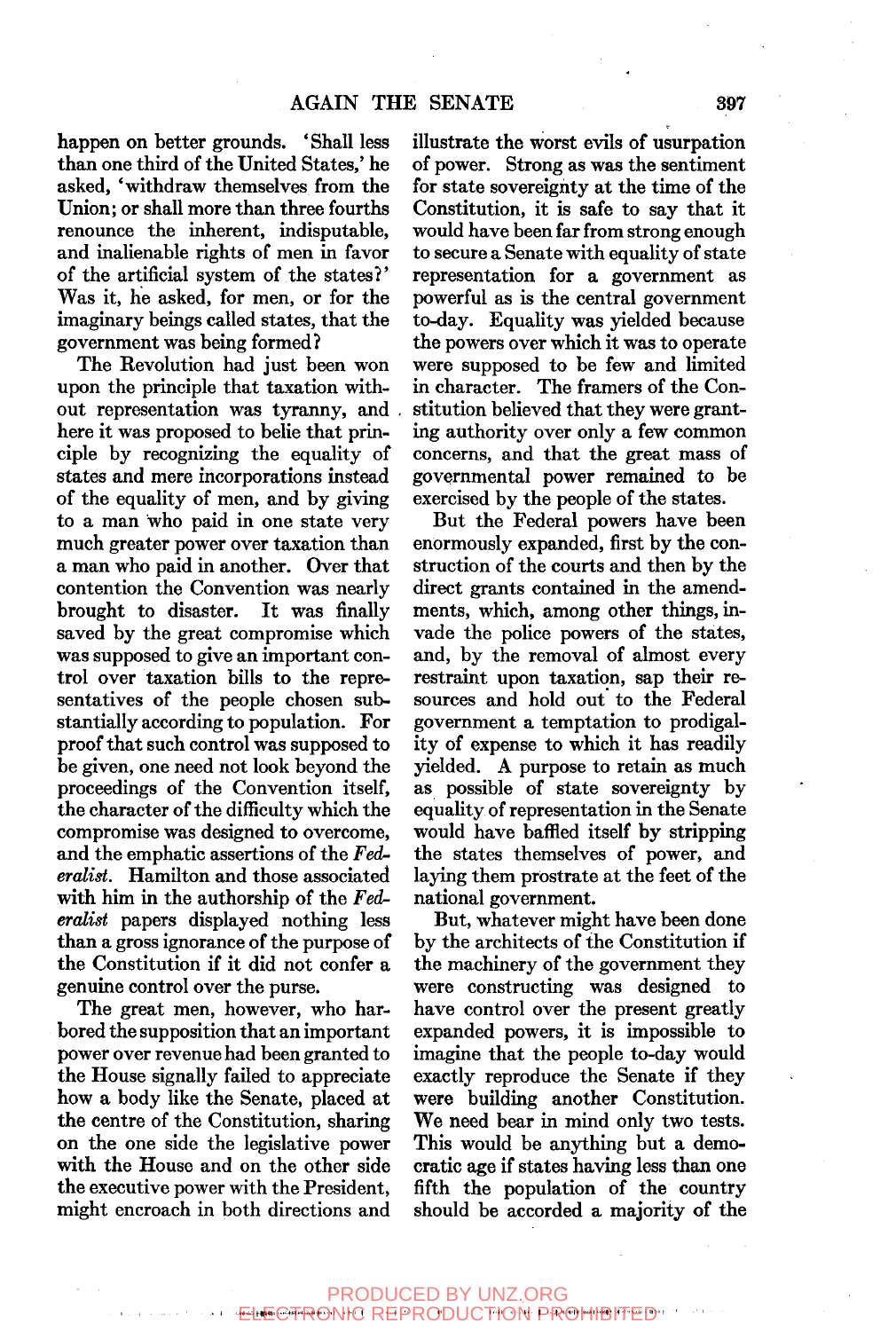membership of its most powerful governing body. There would be nothing popular about a government in which the people could not seasonably change their agents if they wished to do so, and effectively express themselves upon a crisis of world-wide moment until after it had passed by and been forgotten.

The practical part in government played by the Senate has gone on expanding. In great men the possession of power is apt to foster sobriety and a sense of responsibility; in men of small natures, self-importance and a tendency to appraise themselves according to the magnitude of their powers; and even men who are neither great nor small are complacently willing to wield such power as comes within their reach. Great Senators like Choate, Webster, and Benton enjoined a scrupulous regard for the prerogative of the House in respect to revenue legislation. They appreciated that they were only a part of a great system of government, and the philosophy of the whole system animated them rather than the spirit of the club, which too often leads men to follow the narrow view and to aggrandize the institution of which they are at the time a part, as a means of adding to their own stature.

But, from whatever cause, the Senate has come to be willing patriotically to exercise all the powers of government upon which it can lay its hands. It is placed at the centre of our system. The nature of its powers and the length of the term of office have given it the advantage in contending with the other departments of the government; and the part it was to play, sufficiently great as originally contemplated, has been augmented by practical usurpation. The President has but a fouryears' term. He is at the mercy of the Senators in his selection of agents for carrying on the government. He must get on with them, and an easy way

of getting on is to yield. A study of the course of events will show that like little foxes they have fed upon the substance of his power.

The members of the House have only a two-years' term.. They are no sooner in their seats than they are in a campaign for reelection. Their constituents want office, and too often the members become suppliants at the Senatorial bar. Such a condition is hardly ideal for independence and for sturdy resistance in case of a difference between the two Houses. The Senators are there for six years, and they can wait. The term of the Representative is always expiring, and he must show results. A better system could not have been devised for putting one body of men at a disadvantage in a contest with another.

Take the case of revenue legislation, to which I have referred, where the House holds in sacred trust, in the interest of the people, an important control over taxation. One would naturally look here for manly resistance, and manly resistance upon a subject so essentially related to liberty would be sure to be crowned with ultimate success. But one would look in vain. The House sends a bill to the Senate putting a tax on the single article of coffee, and the Senate, under the pretense of amendment, substitutes a bill of its own, revising the whole tariff. The great constitutional prerogative of the House to originate revenue bills would appear to be simply the prerogative to originate an enacting clause; and then the country would be called upon to witness the Senate prescribing the real subjects and amounts of taxation and originating the real revenue bill. This position has been denounced by leading men in the House, among them Garfield; and sometimes the House itself has refused to yield; but it has often been acquiesced in, and to that extent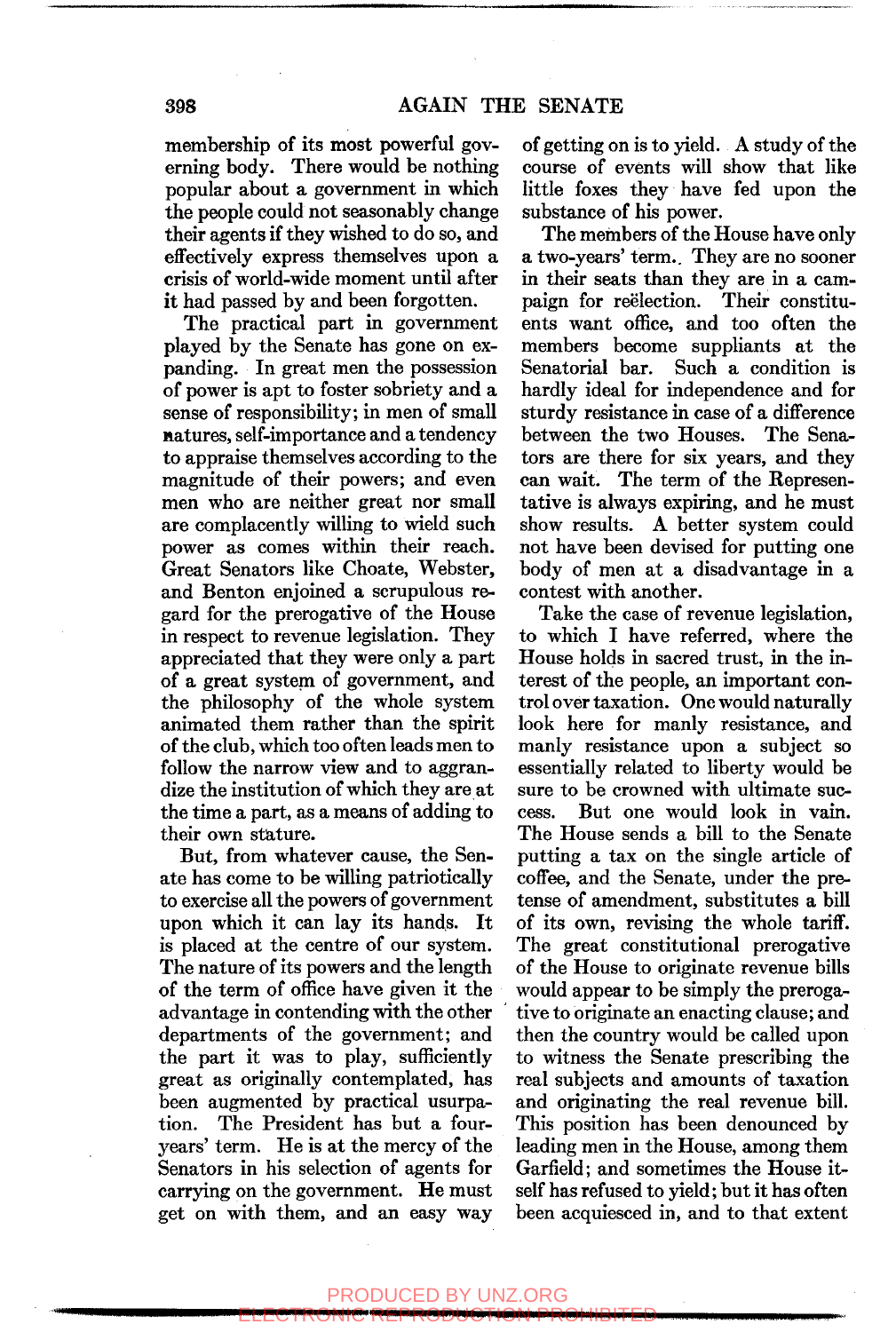has reduced to a nullity the constitutional control of the Representatives over the purse-strings of the people.

It has sometimes been asserted as a justification of this substantial usurpation that the Senate prepared better taxation bills than the House. That would be a slender justification, even if it were true. But it is not true. Upon important differences over the substance of bills the House has generally favored the greater number of people and the Senate the few. For instance, in reducing taxation the House passed a bill repealing the stamp tax on bankchecks, which was directly paid by great numbers of people; the Senate struck out that provision and put in its place one repealing the tax on beer, which was paid by a few brewers. If such a practice reflects a correct rule of constitutional action, one may wonder at the interest shown by the great men in the Convention over what scarcely arose to the dignity of a quibble.

### II

This encroachment of the Senate upon the prerogative of its partner in legislation, the House of Representatives, may be paralleled by its encroachment upon the President, with whom it is in partnership in important executive functions. It is the province of the President to negotiate treaties. But they cannot have validity, any more than certain appointments to office, until they have been ratified by the Senate. The concurrence of both is necessary, and the constitutional power of the one is no less fixed than that of the other. But a practice has grown up of having Senators act as original negotiators. Obviously, a negotiation by an individual Senator is not a negotiation by the Senate. He would act in the first instance as nominally the agent and instrument of the Executive.

From the latter he would receive his instructions, and it would by no means follow that they would in all details coincide with his own views. Thus he would afterwards, in the exercise of his independent office as a Senator, be called to pass upon the work he had done when acting as an agent of the Executive. And since it is hardly thinkable that he would fail to approve what he had already solemnly executed, he would in effect exercise his function as Senator as an instrument of the President. This practice has been denounced as an abuse, and nowhere more strongly than in the Senate itself. Three of the five men who negotiated the treaty of peace with Spain were members of the Senate; and it may be credited to the moderation of Senators that there were not five instead of three. An amiable executive, or one who was more concerned to get his treaties ratified than to perform his own independent constitutional function, might view such a practice with complacency; but it is none the less an abuse, and it deprives the country of that safeguard, prives the country of that safeguard, of vast importance, which comes from the independent action of two branches<br>of the government.

It has been said that, when Senators negotiate treaties, they can better explain them to the Senate and reproduce the setting of facts surrounding the negotiations. What, for instance, could the negotiators of the Spanish treaty bring to the attention of the Senate that could not as well have been brought to its attention in some other way? But it may have been due to their committal in advance to the terms of the treaty that the Philippine Islands became American territory and were not accorded the same standing in the world as was given to Cuba. The annexation of the Philippines may or may not have been sound policy, but the question should have been passed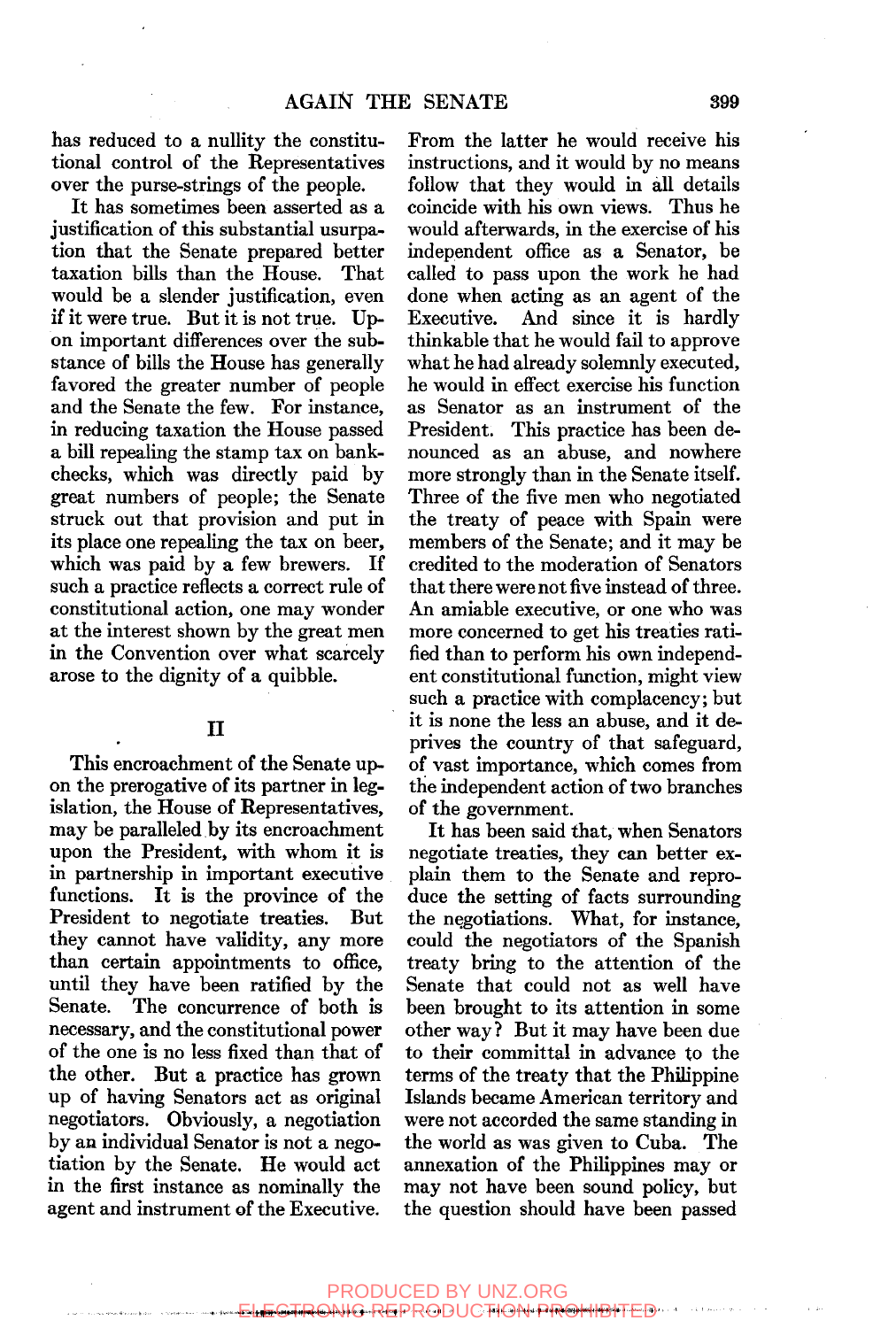upon by an untrammeled Senate and not by one some of whose members were already committed by their action as agents of the Executive. Of course, the power of Senators is much magnified if they may both negotiate treaties and ratify them.

The appointment of so many negotiators and arbitrators from the Senate implies in the mass of our citizenship a poverty of talent which has no existence. Times almost without number, in both peace and war, men who were practically new to office, and chosen apparently at random, have brilliantly rendered most important public service and have quite thrown into eclipse the performances of the professional holders of office. In a republic which certainly is not poor in men, the offices should be 'passed around.' There is no need to use their plumes to bedeck the members of a privileged order, who hold most intimate, if not coercive, official relations with the appointing power.

The relation of Senators to the national party machinery and that of the several states gives them much influence, or certainly consideration, in filling the important places at the national conventions. The selections for these places may serve to shed light upon what the attitude of Senators would be touching doubtful questions of jurisdiction in government, and whether they would be likely to shun such jurisdiction or to seize it. Self-effacement as party leaders, and a delicacy in accepting an imdue proportion of party honors, would imply a reluctance to lay hands on doubtful governmental powers. The nominal electors appear unable to look far beyond the horizon of the Senate. Oneof the great parties, at its recent Convention, was very partial to Senators; but the other was unanimous in their favor. Indeed, its last two conventions were officered by Senators, almost down to the police.

Here again depression overtakes us at this paucity of the country's talent, which seems to be circumscribed within a circle of ninety-odd men. But there breaks upon the country a gleam of hope. In some manner it happened that a major part at one of the conventions was assigned to a man who had never been in the Senate, and indeed had never held office at all. And in the manner in which the parts in both conventions were performed, the friends of Senatorial monopoly may well avoid a comparison with that gentleman.

The expected *has* happened where there is such a concentration of diverse powers in a single body, and where it shares, now with one branch and now with another, the most important functions of the Constitution. There will be a steady absorption of power, and when there is added an indirect and delayed responsibility for its exercise, you will have an inner ruling ring which differs in nothing from an oligarchy.

In order to succeed at his trade, a member of an oligarchy must become a highly artificial being. He must cultivate the illusion that he is exactly the opposite of what he is; for a self-confessed oligarch would be compelled to abandon the profession at once. In poses and mummery he must rival a Roman augur. It is not difficult to produce illusions when on each new day we may look upon a newspaper hero in the making. But the times are not now propitious for a few men to run the government and parties of the United States, and to cherish the illusion that we are having popular government.

## $\mathbf{III}$

But I have been speaking of the functioning of the Senate as an institution, with little reference to the individuals who compose it. The same developments would very probably be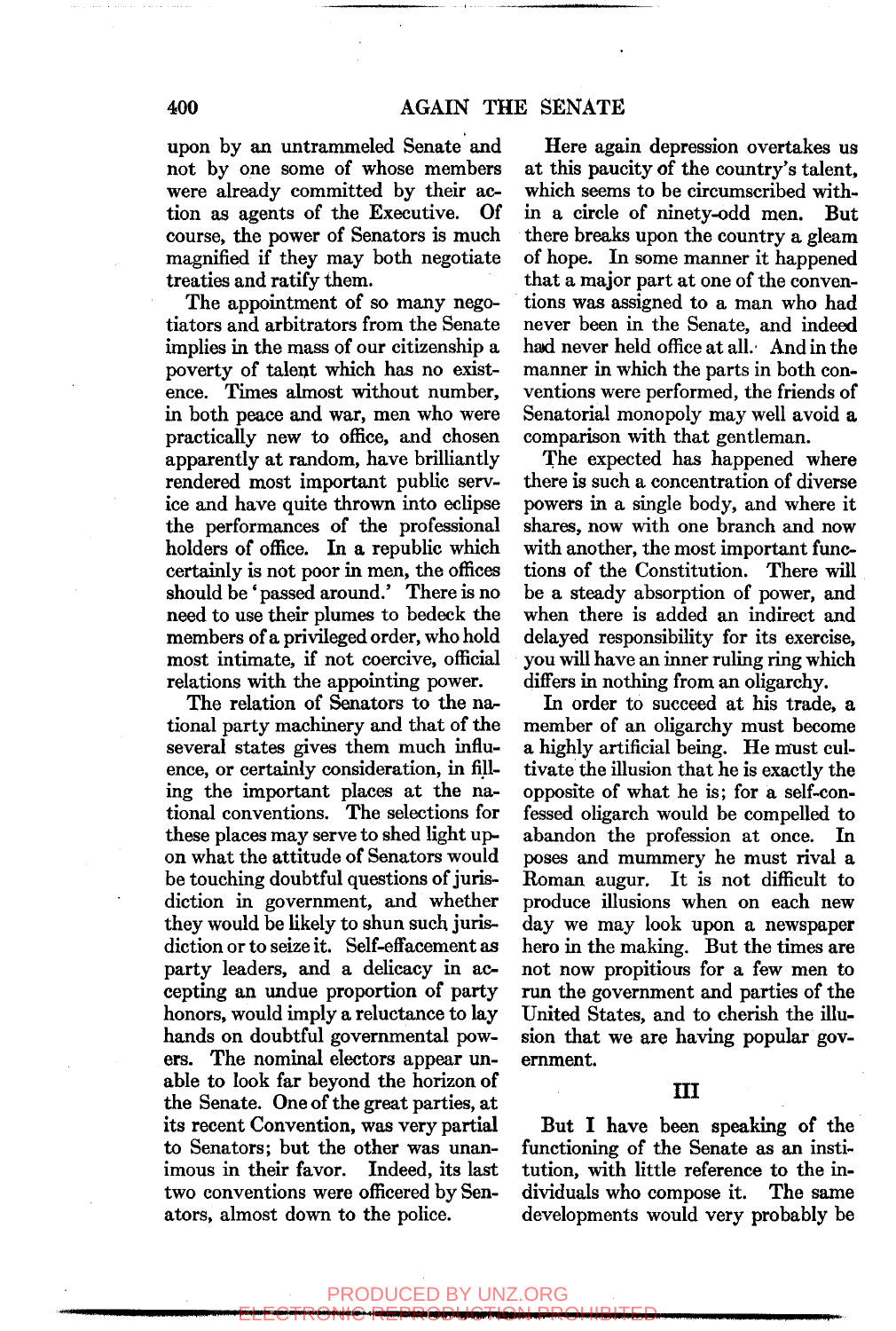witnessed if another body of respectable gentlemen were operated upon by the same conditions. While even an enthusiast would be compelled to admire the present Senate of the United States with some moderation, it undoubtedly contains many able and patriotic men. There have been few better lawyers ever in that body, or few men of greater intellectual energy, than Mr. Knox. In breadth and fairness of mind, and in the statesmanlike quality, Mr. Underwood would have been a conspicuous figure in any Senate in our history. The names associated with genuine talent and public spirit are too many to be repeated here. And yet, during the past generation, an element antagonistic to the old traditions has found its way into the body, and has wielded an influence far out of proportion to its numbers. The ways of the jobber, and the piratical methods sometimes associated with what is called ' big business,' have been in evidence in its management. Some men have found their way into it who have amassed great fortunes in its service. As a result, the Senate has stood as the rampart, not indeed of property, but of great and special interests, the wellbeing of which was by no means always compatible with the general weal, and was often antagonistic to the institution of property itself. From these and other causes there has been a distinct lowering of tone, and it has been shorn of much of its ancient splendor.

This moral decadence has shown itself in the recent notable debate upon the Treaty. There are some who indulge in the dream that counting may income may be defined. rate a new era and may new era and many realizedrate a new era and may realize the aspirations of the race for a golden age. They hope that the peoples of the world may have the wisdom, after a war destructive and wicked beyond all parallel, to take steps to safeguard the peace<br>of the future, and to free mankind from *VOL. 126—NO. 3* 

servitude to a monster that has been its most deadly and implacable foe. It has destroyed hundreds of millions of the choicest youth; it has devoured the substance of nations, and it bids fair, if not checked, to obliterate civilization itself. The hope of making permanent peace a foremost object of the war was held out to the men who were sent to the front and in that faith gave their lives.

If the dream should happily be made to come true, those who follow us by a few centuries, in looking back upon the history of the time, may well regard with wonder the contribution to this result made by the Senate of a great people. They would look there for the culmination of a symphony unsurpassed since Bethlehem, and at least for a moral enthusiasm commensurate with so noble a cause. They would indeed read speeches, some of real eloquence and of analytical power, and they would witness much learning upon details. But they would see a cause of colossal importance brought down to the level of the hustings, as if it were the prime purpose, not to confer a memorable boon upon mankind, but to carry the next election. They would see it too much disfigured by hate, and marred by the raven's croaking note; and they would be able to catch too little of the majestic tones of the spiritual voices of the age. Whatever may have been the merit of the verbal criticism of the Treaty, or of the clauses that were suggested to improve it, the moral tone of the debate as a whole fell far below the sublime level of the theme.

But we have the Senate, with the mechanism of a bygone age, and with a structure so undemocratic as to make it the glaring solecism of the time. It retains all its original powers, swollen by those it has drawn to itself from other departments of the government. The

*E*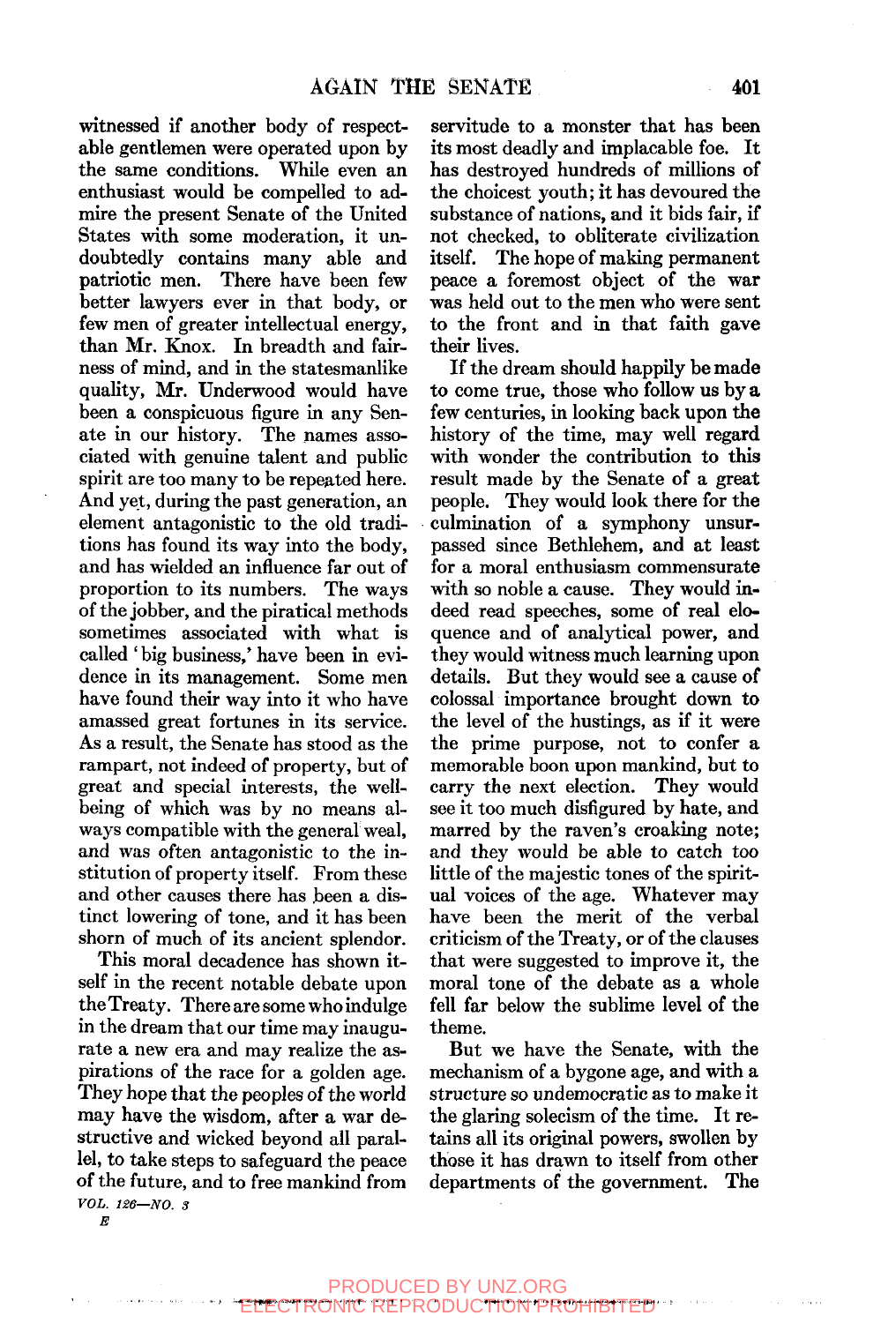evil of the original inequality in its representation has been greatly intensified by the admission of so many small states. What is to be done with it? Its composition was designed to be perpetual, for the Constitution declared that no state should without its consent be deprived of its equal representation in the Senate. In other words it would require unanimous consent of the states to change the basis of representation. A convention to frame a new constitution is not to be thought of. Such a convention would be revolutionary, and it is no justification to say that the original convention was also revolutionary because at the time of its formation we were practically without a central government. But there is much besides the Senate: there are the muniments of liberty,—the courts, and the other cherished parts of our system, and it would be madness to throw them into the crucible.

It is claimed that the Senate might be abolished constitutionally, and there are some, by no means classed among radicals, who believe in a government by an executive and a single chamber. But the system of two houses is greatly in the interest of safety. They should, however, be houses which are directly amenable to popular opinion, and if they are unequal in power the disparity should be in favor of that house the composition of which does no essential violence to the democratic principle. In this direction lies the one practical hope of reform. If the Senate cannot be reconstituted, and if it should not be abolished, it can be relieved of the congestion of power from which it and the country suffer, and in the matter of its tenure it should be made more responsive to public opinion.

To return to the particular aspect of the subject with which I began, the country might well enter upon the work

by taking away from the Senate the power to ratify treaties, and conferring it upon the House of Representatives. Why should that not be done? In Great Britain the Cabinet is responsible directly to the House of Commons, which is chosen by the British electorate. The Crown makes treaties, but the Crown is little more than a fiction and does in the long run just what the Cabinet wishes it to do. If the Cabinet cannot command the support of the Commons, it must either resign or appeal to the people, in which case they can directly express themselves and decide the issue. The result is that the government passes upon treaties with the promptitude which the nature of the case demands, and does not permit a time to elapse in which new wars may spring up and expose civilization to the frightful consequences of inaction. If Great Britain can be safe with her system of popular rule, why should it not be safe for America to have a treaty made in the first instance by a president who is no fiction but a very vital institution, and then have it ratified by a House of Representatives chosen by the people in the different districts? There would be a check here "which does not exist in England. The argument was urged in the Convention, that secrecy was necessary to treaties and that secrecy could not be secured in the House of Representatives. Secrecy may have been necessary at that time, but to-day it is something to be  $\frac{1}{4}$  but to-day it is something to be avolueu. Indeed, with a behate much larger than the original House of Representatives, secrecy could not now be maintained for a single day.

If then we are to have open, free, and responsible democratic government in America, the Senate must be reformed; and no time is more auspicious than the present to begin with that branch of its jurisdiction as to which the people are having such a striking object-